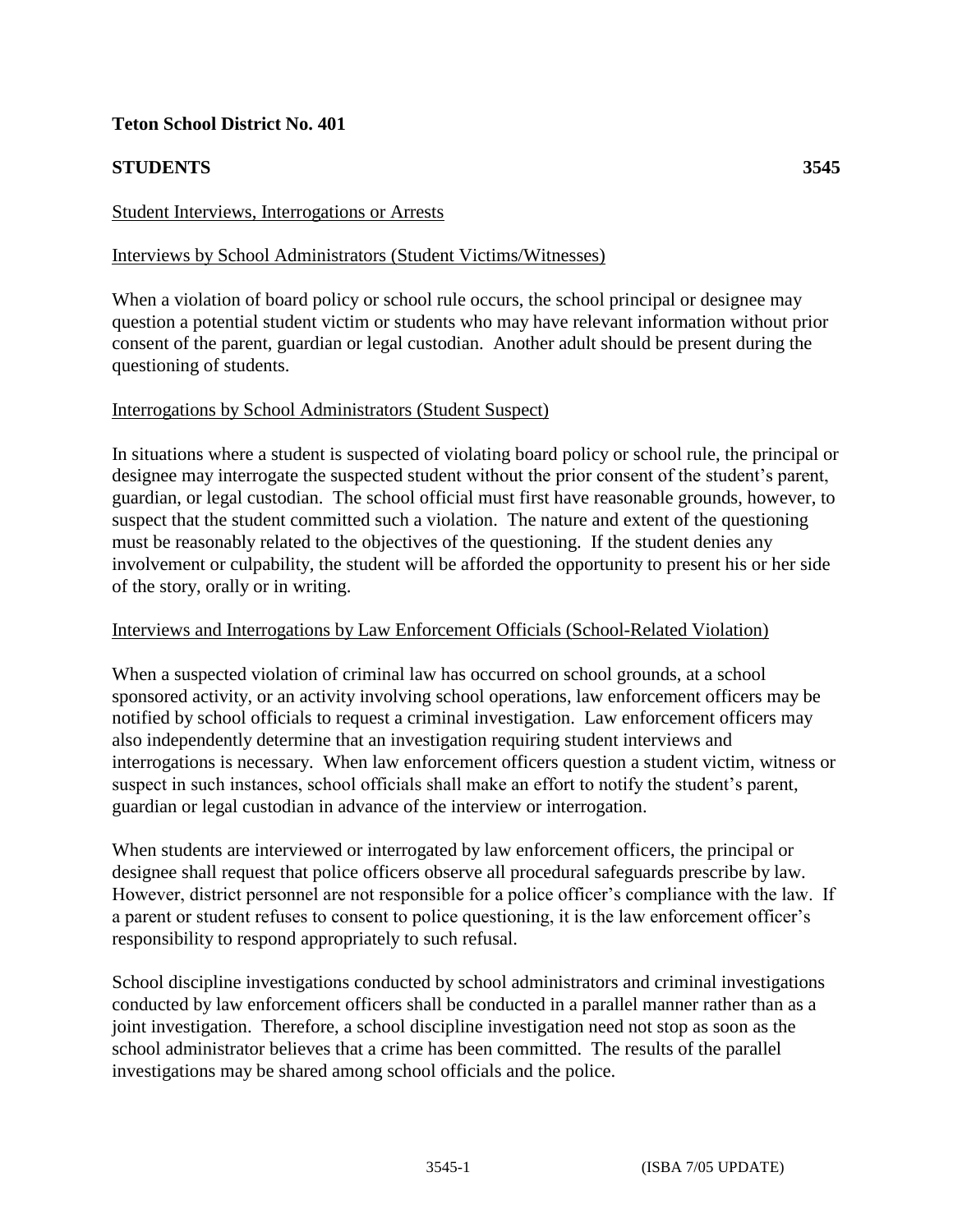# Interviews and Interrogations by Law Enforcement Officers (Non-School-Related Violation)

The District strives to maintain cooperative working relations between law enforcement, child protective and school authorities. Law enforcement officers may wish to interview students regarding their knowledge of suspected criminal activity and may wish to interrogate students who are themselves suspected of engaging in criminal activity. Except when law enforcement officers have a warrant or other court order, or when an emergency or other exigent circumstances exist, such interviews and interrogations are discouraged during the student's class time. The principal and principal's designee have the right and the obligation to take reasonable steps to prevent disruption of school operations and the educational process while at the same time cooperating with law enforcement efforts. Accordingly, the principal or designee shall work together with law enforcement officers to coordinate efforts and minimize or prevent such disruption in cases of student interviews and interrogations. In the event of disagreement, the principal or designee shall immediately contact the area administrator or district legal counsel for assistance.

Before any student interview or interrogation begins regarding suspected criminal activity, the principal or designee shall ascertain that the law enforcement officer has proper identification evidencing affiliation with an identified law enforcement agency. The principal or designee shall request that all procedural safeguards prescribed by law are observed by the law enforcement officers when interviewing student witnesses or interrogating student suspects. An effort shall be made to notify the student's parent, guardian or legal custodian in advance of the interview or interrogation regarding suspected criminal activity. Whether or not to postpone the interview or interrogation until the parent arrives is ultimately the law enforcement officer's decision. **In cases involving investigation of reported child abuse of a student where the suspected perpetrator is a member of the student's family, such parent/guardian contact would not be warranted. The Idaho Department of Health and Welfare or law enforcement may exclude school personnel from any child abuse investigations/interviews and may use a school building to conduct the interview.** 

## Arrests by Law Enforcement Officers

A law enforcement officer may take a student into custody if the student has been placed under arrest or if the student's parent, guardian, or legal custodian and the student consent to such release. The officer must first notify the principal or designee so that the student may be summoned to the principal's office and taken into custody in a manner that is as inconspicuous as possible and minimizes disruption of school operations and the educational process. When an emergency situation arises and the student is taken into custody or arrested on school premises without prior notification to the principal or designee, the law enforcement officer should notify school authorities of the situation as soon as possible.

When a student is removed from school by law enforcement officers for any reason, school officials will make every reasonable effort to notify the student's parent, guardian, or legal custodian. The school official will document such effort in writing. Before removing the student from school, the police shall sign a release form in which they assume full responsibility for the